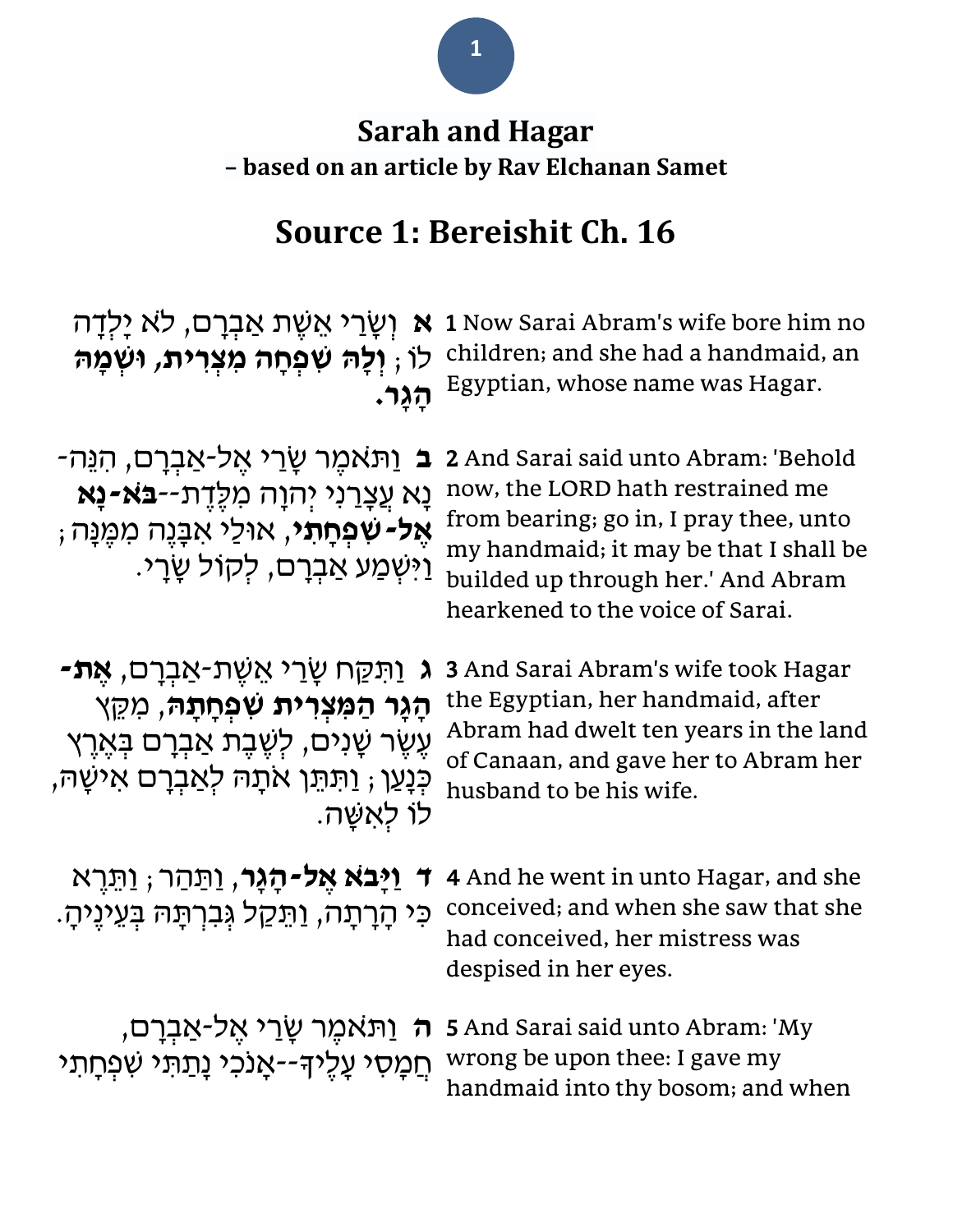| בְּחֵיקֶךָ, וַתֵּרֶא כִּי הָרָתָה וַאֲקַל<br>בְּעֵינֶיהָ ; יִשְפּט יִהוָה, בֵּינִי<br>וּבֵינֵידּ.                                                  | she saw that she had conceived, I was<br>despised in her eyes: the LORD judge<br>between me and thee.'                                                                                |
|----------------------------------------------------------------------------------------------------------------------------------------------------|---------------------------------------------------------------------------------------------------------------------------------------------------------------------------------------|
| ו וַיֹּאמֶר אַבְרָם אֵל-שַׂרַי, הִנֵּה<br>שִׁפְחָתֵךְ בְּיָדֵךְ--עֲשִׂי-לָה, הַטּוֹב<br>בְּעֵינָיִךְ ; וַתְּעַנֶּהָ שָׂרֵי, וַתִּבְרַח<br>מפֵנֵיה. | 6 But Abram said unto Sarai: 'Behold,<br>thy maid is in thy hand; do to her that<br>which is good in thine eyes.' And Sarai<br>dealt harshly with her, and she fled<br>from her face. |
| <b>ז</b> וַיִּמְצָאָהּ מַלְאַדְ יְהוָה, עַל-עֵין<br>הַמַּיִם--בַּמִּדְבָּר : עַל-הָעַיִן, בְּדֶרֶךְ<br>שוּר.                                       | 7 And the angel of the LORD found her<br>by a fountain of water in the<br>wilderness, by the fountain in the way<br>to Shur.                                                          |
| ַיַּאמַר, הָגָר שְׁפִחַת שַׂרַי אֵי-<br>מִזֶּה בָאת--וְאָנָה תֵלֵכִי;<br>ַוַּתֹּאמֶר--מִפְּנֵי שָׂרֵי גִּבְרְתָי, אָנכִי<br>ברחת.                  | <b>8</b> And he said: 'Hagar, Sarai's<br>handmaid, whence camest thou? and<br>whither goest thou?' And she said: 'I<br>flee from the face of my mistress<br>Sarai.'                   |
| <b>ט</b> וַיֹּאמֵר לָהּ מַלְאַדְ יִהוָה, שׁוּבִי<br>אֶל-גְּבִרְתֵּךָ, וְהִתְעַנִּי, תַּחַת יָדֶיהָ.                                                | 9 And the angel of the LORD said unto<br>her: 'Return to thy mistress, and<br>submit thyself under her hands.'                                                                        |
| וַיֹּאמֵר לָה <i>ּ מַלְאַך</i> ּ יִהוָה, הַרְבָּה<br>אַרִבֵּה אֵת-זַרְעֵדְ, וְלֹא יִסָפֵר,<br>מֵרב.                                                | <b>10</b> And the angel of the LORD said<br>unto her: 'I will greatly multiply thy<br>seed, that it shall not be numbered for<br>multitude.                                           |
| <b>יא</b> וַיּאמֵר לָהּ מַלְאַךְ יִהוָה, הִנָּךְ<br>הָרָה וְיֹלַדְתְּ בֵּן, וְקָרָאת שְׁמוֹ                                                        | 11 And the angel of the LORD said<br>unto her: 'Behold, thou art with child,                                                                                                          |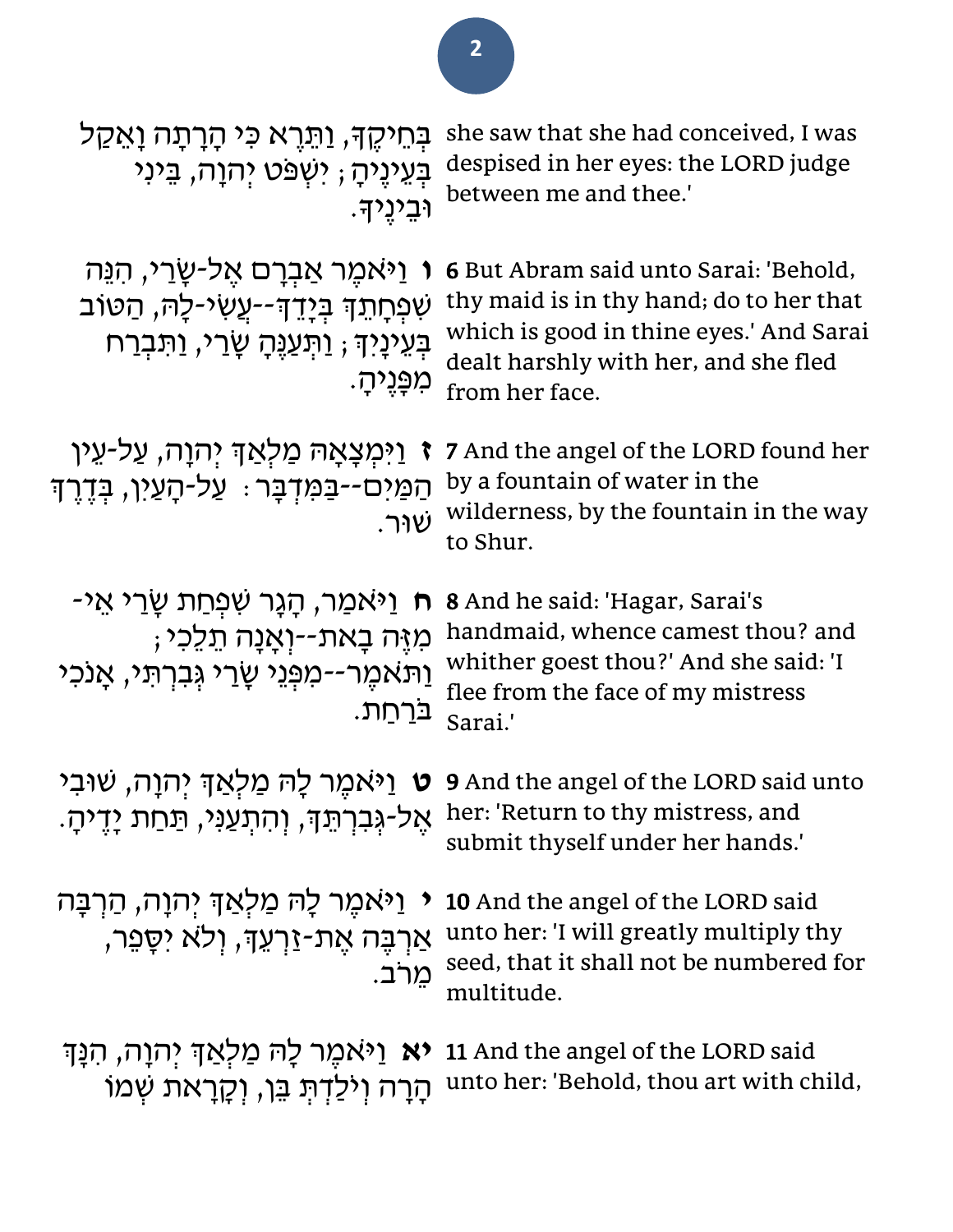| יִשְׁמַעֵאל, כִּי-שָׁמַע יִהוַה אֵל-<br>ּעַנְיִד.                                                                          | and shalt bear a son; and thou shalt<br>call his name Ishmael, because the<br>LORD hath heard thy affliction.                                                                          |
|----------------------------------------------------------------------------------------------------------------------------|----------------------------------------------------------------------------------------------------------------------------------------------------------------------------------------|
| <b>יב</b> וְהוּא יִהְיֶה, פֶּרֶא אֲדָם--יָדוֹ<br>בַכל, וְיַד כֹּל בוֹ ; וְעַל-פְּגֵי כָל-<br>ּאֵחָיו, ישִׁכּן.             | <b>12</b> And he shall be a wild ass of a man:<br>his hand shall be against every man,<br>and every man's hand against him;<br>and he shall dwell in the face of all his<br>brethren.' |
| <b>יג</b> וַתִּקְרָא שֵׁם-יִהוָה הַדּבֵר<br>אֵלֵיהָ, אַתָּה אֵל רָאִי : כִּי אָמְרָה,<br>הַגַם הַלֹם רָאיתי--אַחֲרֵי ראִי. | <b>13</b> And she called the name of the<br>LORD that spoke unto her, Thou art a<br>God of seeing; for she said: 'Have I<br>even here seen Him that seeth Me?'                         |
| <b>יד</b> עַל-כֵּן קָרָא לַבָּאֵר, בָּאֵר לַחַי<br>ראי--הִנֵּה בֵין-קָדֵש, וּבֵין בָּרֵד.                                  | 14 Wherefore the well was called<br>'Beer-lahai-roi; behold, it is between<br>Kadesh and Bered.                                                                                        |
| <b>ּטו</b> וַתֵּלֵד הָגָר לְאַבְרָם, בֵּן ;<br>ַיַּקְרָא אַבְרָם שֵׁם-בִּנוֹ אֲשֵׁר-<br>ַיַלְדַה הַגֲר, יִשְׁמַעֲאל.       | 15 And Hagar bore Abram a son; and<br>Abram called the name of his son,<br>whom Hagar bore, Ishmael.                                                                                   |
| <b>טז</b> וְאַבְרָם, בֵּן-שְׁמֹנִים שָׁנָה<br>ֿוְשֵׁשׁ שָׁנִים, בְּלֶדֶת-הָגָר אֶת-<br>ישמַעֵאל, לְאַבְרָם. {ס             | <b>16</b> And Abram was fourscore and six<br>years old, when Hagar bore Ishmael to<br>Abram. [S]                                                                                       |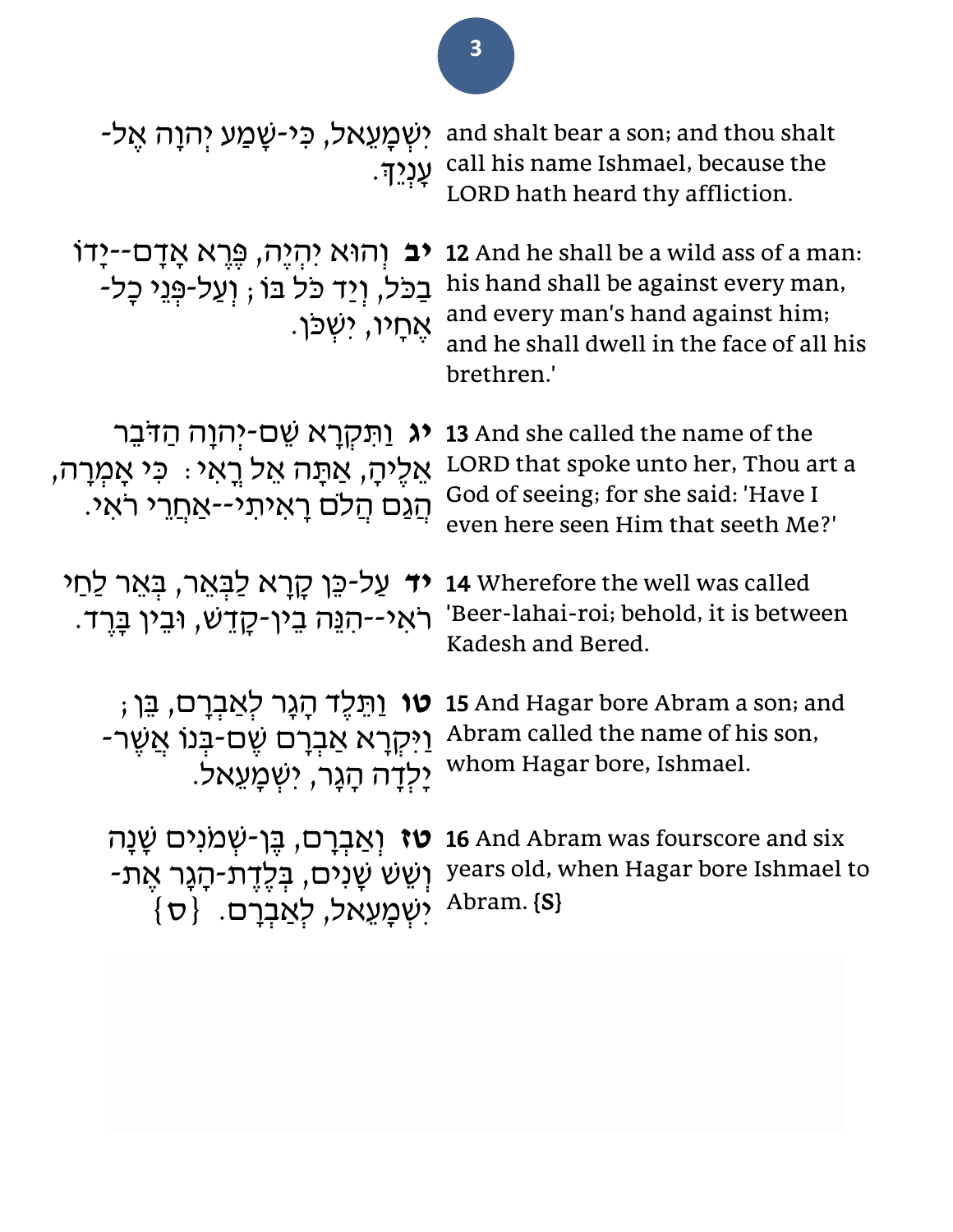### Source 2: Rashi

אָמְרָה שָׂרַי זו אִין סִתְרָהּ כּגְלוּיָה מַרְאָה עַצְמָה כִּאלוּ הִיא צַדֶּקֶת וְאֵינָהּ צַדֶּקֶת, שֶׁלֹּא זָכְתָה לְהֵרָיוֹן כָּל הַשָּׁנִים הַלָּלוּ, ּוַאֲנִי נִתְעַבַּרְתִּי מִבִּיאָה רִאשׁוֹנָה (בראשית רבה)

Rav Elchanan Samet: ….Sarah's ruthlessness is still difficult to accept. Despite our sympathy for her inability to conceive and the humiliation she now suffers from her arrogant and abusive maidservant, can we in any way justify the behavior describe in the verse, "Sarah treated her harshly?" Although the Torah doesn't specify the precise means of oppression, it was harsh enough to warrant Hagar's "escape." ….Our empathy with Hagar is confirmed later in the drama, when the angel expresses his identification with Hagar's plight: "For God has paid heed to your suffering."

### Source 3: Rabbi Jonathan Sacks, How Perfect Were the Matriarchs and Patriarchs?

Lastly and most important, more than any other religious literature, the Torah makes an absolute distinction between earth and heaven, God and human beings. Because God is God, there is space for humans to be human. In Judaism the line dividing them is never blurred. How rare this is was pointed out by Walter Kaufmann:

In India, the Jina and the Buddha, founders of two new religions in the sixth century BCE, came to be worshipped later by their followers. In China, Confucius and Lao-tze came to be deified. To the non-Christian, Jesus seems to represent a parallel case. In Greece, the heroes of the past were held to have been sired by a god or to have been born of goddesses, and the dividing line between gods and men became fluid. In Egypt, the Pharaoh was considered divine.

#### In Israel, says Kaufmann, "no man was ever worshipped or accorded even semi-divine status. This is one of the most extraordinary facts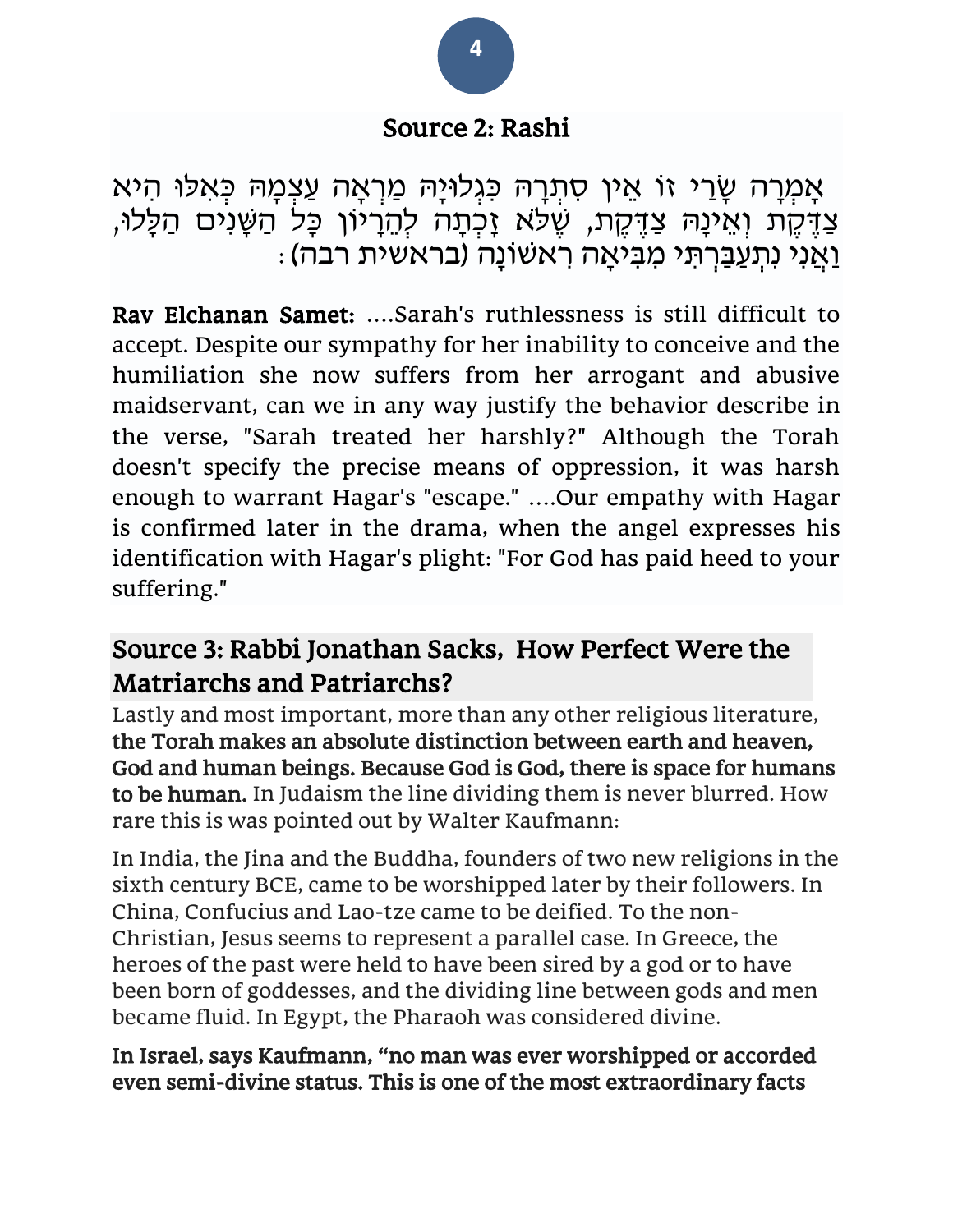about the religion of the Old Testament." There never was a cult of Moses or any other biblical figure. That is why "no man knows Moses' burial place to this day," so that it could never become a place of pilgrimage.

No religion has held a higher view of humanity than the book that tells us we are each in the image and likeness of God. Yet none has been more honest about the failings of even the greatest. God does not ask us to be perfect. He asks us, instead, to take risks in pursuit of the right and the good, and to acknowledge the mistakes we will inevitably make.

### Source 4: Rav David Kimchi, Radak: Provence: (1160–1235),

ותענה שרי, עשתה עמה יותר מדאי ועבדה בה בפרך, אפשר שהיתה מכה אותה ומקללת אותה ולא היתה יכולה לסבול וברחה מפניה.

She worked her unduly, and made her overburdened. She may have even beaten and cursed her. [Hagar] could not tolerate [the abuse] and she fled.

ולא נהגה שרה בזה למדת מוסר ולא למדת חסידות, לא מוסר כי אע"פ שאברהם מוחל לה על כבודו, ואמר לה "עשי לה הטוב בעיניך" היה ראוי לה למשוך את ידה לכבודו ולא לענותה; ולא מדת חסידות ונפש טובה כי אין ראויה לאדם לעשות כל יכלתו במה שתחת ידו, ואמר החכם מה נאוה המחילה בעת היכולת, ומה שעשתה שרי לא היה טוב בעיני האל, כמו שאמר המלאך אל הגר "כי שמע ה' אל עניך" והשיב לה ברכה תחת עניה. ואברם לא מנע שרי מלענותה, אע"פ שהיה רע בעיניו, משום שלום בית. וכן זה הספור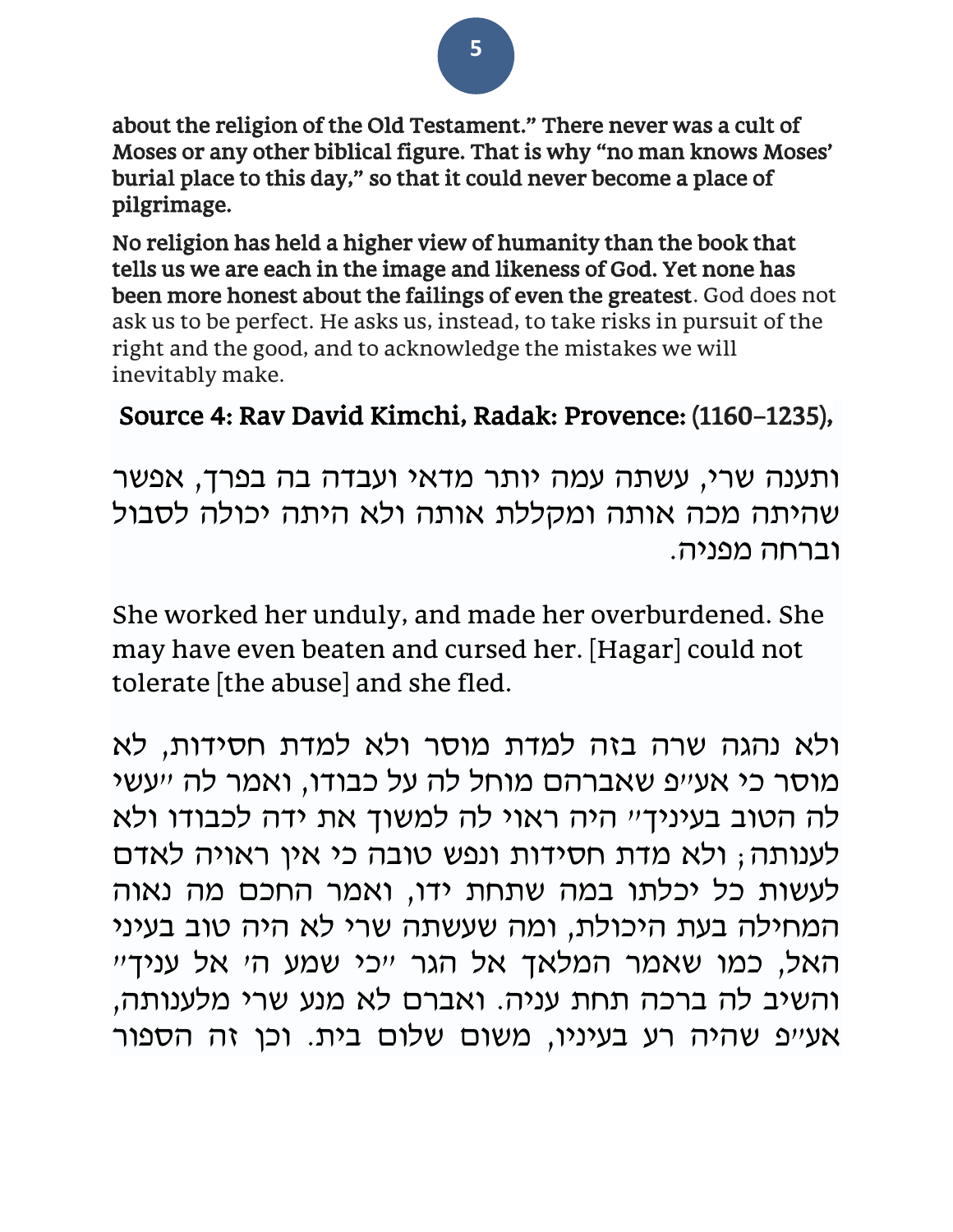נכתוב בתורה לקנות אדם ממנו המדות טובות ולהרחיק הרעות:

Sarah failed in this instance to live up to appropriate standards of ethics or piety. This was unethical, for although Avraham was willing to forgo his honor... she should nevertheless have restrained herself for his honor and not oppress her. This also violated standards of piety and good-natured conduct, for it is improper for one to do everything which is within his power. And the wise man said, 'How pleasant it is when one forgoes, even though he has the ability to enforce his will.'"

### Source 5: Ramban (1194-1270)

ותענה שרי ותברח מפניה חטאה אמנו בענוי הזה וגם אברהם בהניחו לעשות כן ושמע ה' אל עניה ונתן לה בן שיהא פרא אדם לענות זרע אברהם ושרה בכל מיני הענוי:

Our mother [Sarah] transgressed by this affliction, as did Abraham by allowing her to do so. So God heard her [Hagar's] affliction and gave her a son who would be a wild ass of a man to afflict the seed of Abraham and Sarah with all kinds of affliction.

Given the above, Rav Samet notes that to understand the pshat of the story, we have to evaluate it on a number of levels: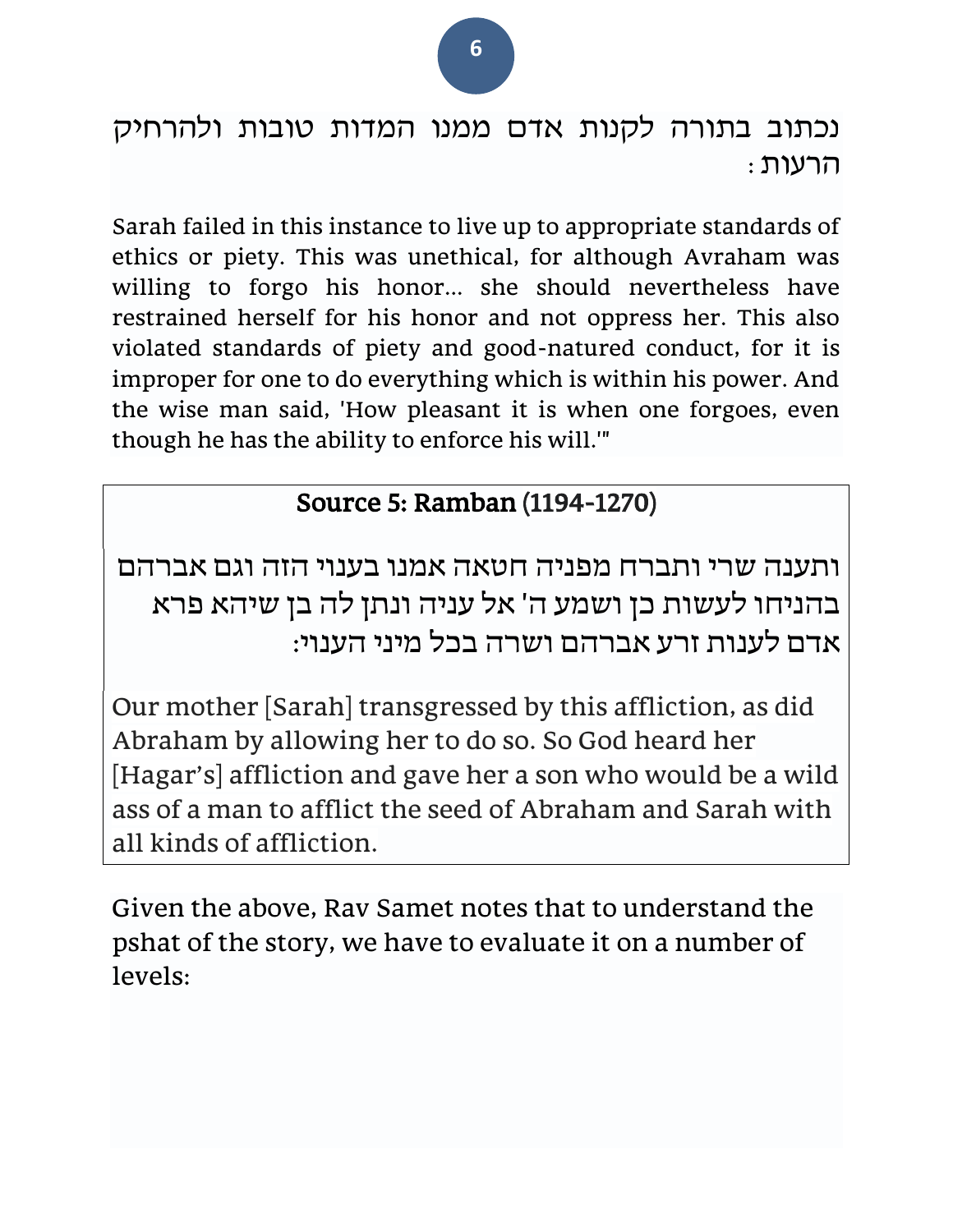I) The background and setting of the story: Given the thousands of years that separate us from our Biblical forefathers, anachronism may distort our understanding of Chumash.

II) The literary level: In our context, we must carefully examine the words, "Sarah treated her harshly," as it is this phrase that calls our matriarch's conduct into question.

III) Viewing the story in its entirety: Can we necessarily conclude that the story's intent is to censure Sarah, or is there perhaps some other objective?

IV) The story's broader textual context: Very often, isolating a story from its general context can hinder the reader from understanding it properly. This incident must be studied as part of the assemblage of stories involving the patriarchs in Sefer Bereishit, particularly Avraham and Sarah, who are torn between the divine promise of offspring and the ongoing delay of its fulfillment.

## Source 6: Bereishit Ch. 30

| <b>א</b> וַתֵּרֶא רָחֵל, כִּי לֹא יַלְדָה לְיַעֲקִב,<br>ַיַּתְּקַנֵּא רָחֵל, בַּאֲחֹתָהּ; וַתֹּאמֶר אֶל-<br>יַעֲקִב הָבָה-לִי בָנִים, וְאִם-אַין מֵתָה<br>אנכי. | 1 And when Rachel saw that she bore<br>Jacob no children, Rachel envied her<br>sister; and she said unto Jacob: 'Give me<br>children, or else I die.' |
|-----------------------------------------------------------------------------------------------------------------------------------------------------------------|-------------------------------------------------------------------------------------------------------------------------------------------------------|
| <b>ָב</b> ּ וַיִּחַר-אַף יַעֲקִב, בְּרָחֵל; וַיּאמֵר,<br>ְהַתַּחַת אֱלֹהִים אָנכִי, אֲשֶׁר-מָנַע מִמֶּךְ,<br>פְּרִי-בַטֵן.                                      | 2 And Jacob's anger was kindled against<br>Rachel; and he said: 'Am I in God's stead,<br>who hath withheld from thee the fruit of<br>the womb?'       |
| ּאֵלֶיהָ ; וְתֵלֵד, עַל-בִּרְכֵּי, וְאִבָּנֶה גַם-                                                                                                              | ר אַמָּת אֲמָתִי בִלְהָה בּא 3 And she said: 'Behold my maid Bilhah,<br>go in unto her; that she may bear upon my                                     |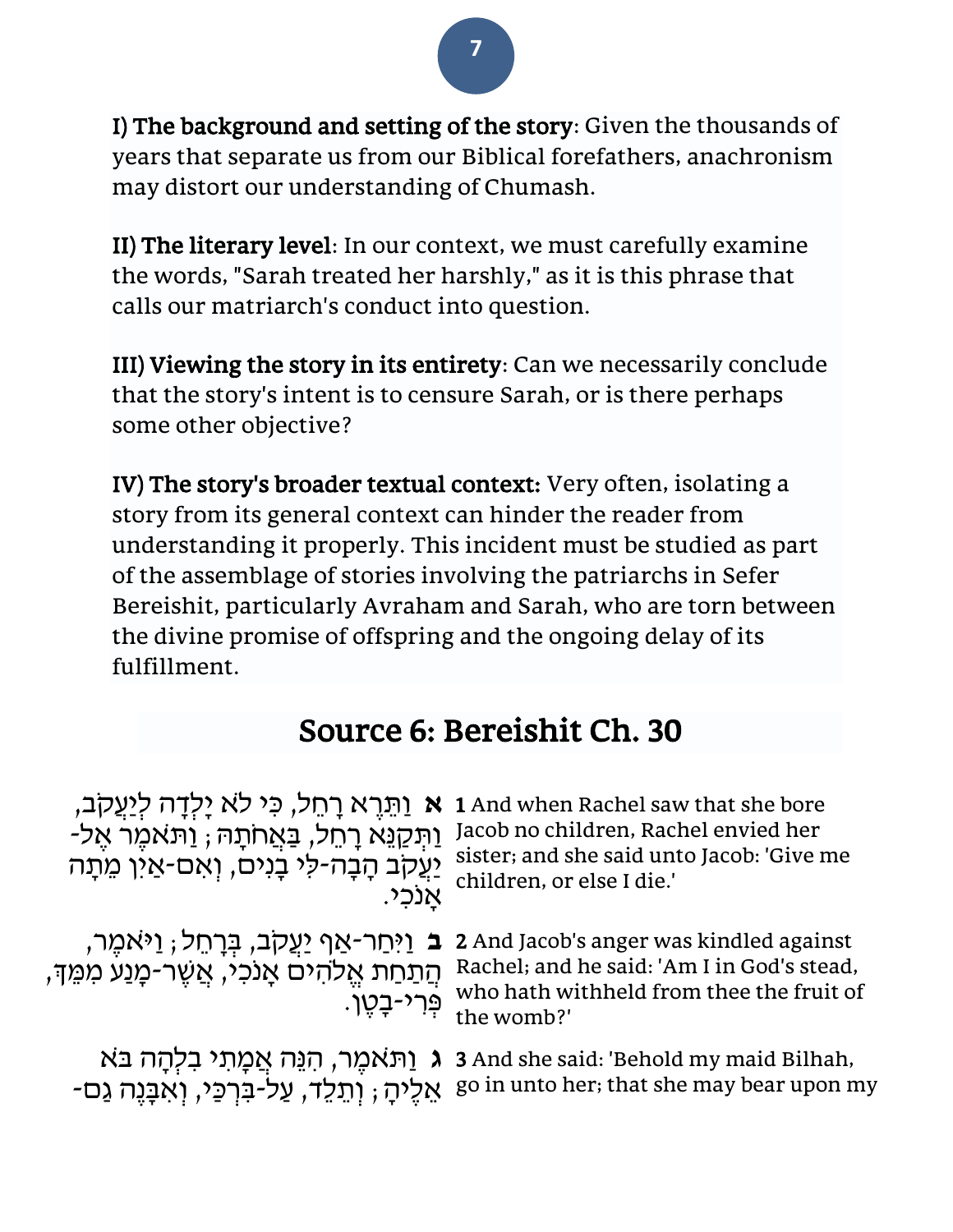|                                                                                                                                     | אַנכי, מְמֵנַה. knees, and I also may be builded up<br>through her.'                                                                               |
|-------------------------------------------------------------------------------------------------------------------------------------|----------------------------------------------------------------------------------------------------------------------------------------------------|
| ַוַּתּתֵן-לוֹ אֵת-בִּלְהָה שִׁפְחָתָה,<br>ּלְאִשָּׁה; וַיַּבא אֵלֵיהַ, יַעֲקִב.                                                     | 4 And she gave him Bilhah her handmaid<br>to wife; and Jacob went in unto her.                                                                     |
| <del>ה וַתַּהַר בִּלְהָה, וַתֵּלֵד לִיַ</del> עֲקִב בֵּן.                                                                           | 5 And Bilhah conceived, and bore Jacob a<br>son.                                                                                                   |
| <b>ו</b> וַתֹּאמֶר רָחֵל, דָּנַנִּי אֱלֹהִים, וְגַם שָׁמַע<br>ְבִקלִי, וַיּתֵן-לִי בֵּן , עַלֹ-כֵּן קָרְאָה שְׁמוֹ,<br>$\mathsf{I}$ | <b>6</b> And Rachel said: 'God hath judged me,<br>and hath also heard my voice, and hath<br>given me a son.' Therefore called she his<br>name Dan. |
| וַתַּהַר עוֹד--וַתֵּלֵד, בִּלְהָה שִׁפְחַת<br>ַרְחֵל: בֵּן שֵׁנִי, לְיַעֲקִב.                                                       | 7 And Bilhah Rachel's handmaid<br>conceived again, and bore Jacob a second<br>son.                                                                 |
| ח וַתּאמֵר רַחֵל, נַפְתּוּלֵי אֱלֹהִים<br>וִפְתַּלְתִּי ׁעִם-אֲחתי--גַּם-יָכִלְתִּי ;<br><u>וַתִּקְרָא שְׁמוֹ, נַפְתַלִי.</u>       | <b>8</b> And Rachel said: 'With mighty<br>wrestlings have I wrestled with my sister,<br>and have prevailed.' And she called his<br>name Naphtali.  |

#### **Source 7: Background: Code of Hammurabi: (History.com)**

The Code of Hammurabi was one of the earliest and most complete written legal codes and was proclaimed by the Babylonian king Hammurabi, who reigned from 1792 to 1750 B.C. Hammurabi expanded the city-state of Babylon along the Euphrates River to unite all of southern Mesopotamia. The Hammurabi code of laws, a collection of 282 rules, established standards for commercial interactions and set fines and punishments to meet the requirements of justice…In 1901 Jacques de Morgan, a French mining engineer, led an archaeological expedition to Persia to excavate the Elamite capital of Susa, more than 250 miles from the center of Hammurabi's kingdom. There they uncovered the stele of Hammurabi—broken into three pieces—that had been brought to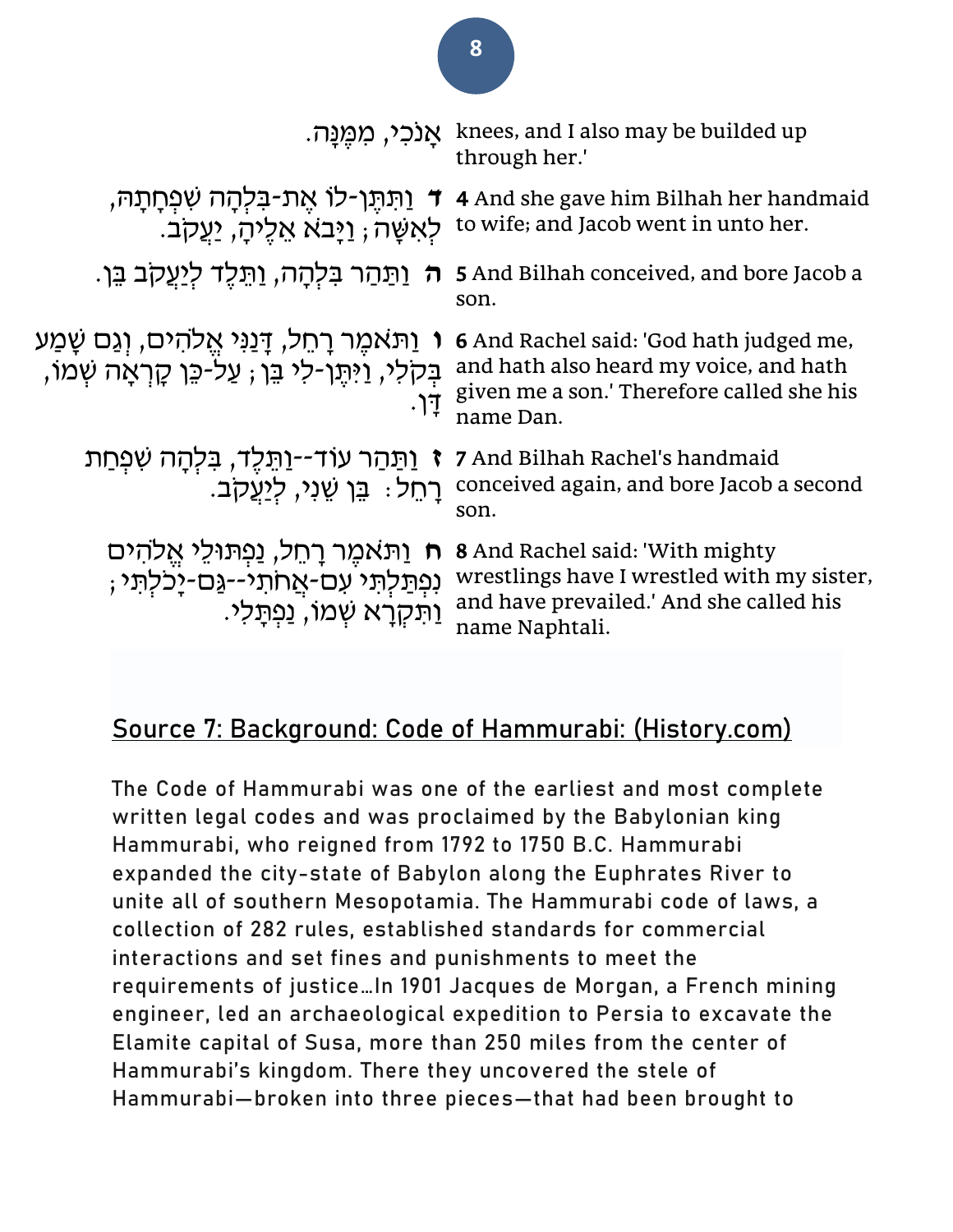Susa as spoils of war, likely by the Elamite king Shutruk-Nahhunte in the mid-12th century B.C.

**Chapters 146-147:** Should a man marry an infertile woman and she gives her maidservant to her husband, if the maidservant bears children and then equates herself with her mistress, the mistress may not sell her, since she has given birth to children [and it would constitute cruelty to separate the maidservant from her children]. Rather, she shall place upon her a sign of servitude and assign her as one of the maids. If she does not bear children, she may be sold.

### **Rav Samet explains:**

The system apparently worked as follows: when a woman gave her maidservant to her husband, she retained her authority over the maidservant. In actuality, however, the maidservant's status has changed by very virtue of her being married to the master of the house, and she thus lived in the home as a free woman. This arrangement is maintained so long as she and the mistress of the house enjoy a warm relationship. If, however, the maidservant "equates herself with her mistress" - that is, her new status as mother of the husband's children leads her to forget her strict, legal standing of inferiority - then the law allows the mistress to return the maidservant to her previous condition of servitude. She may even affix upon the maid an external sign of subjugation.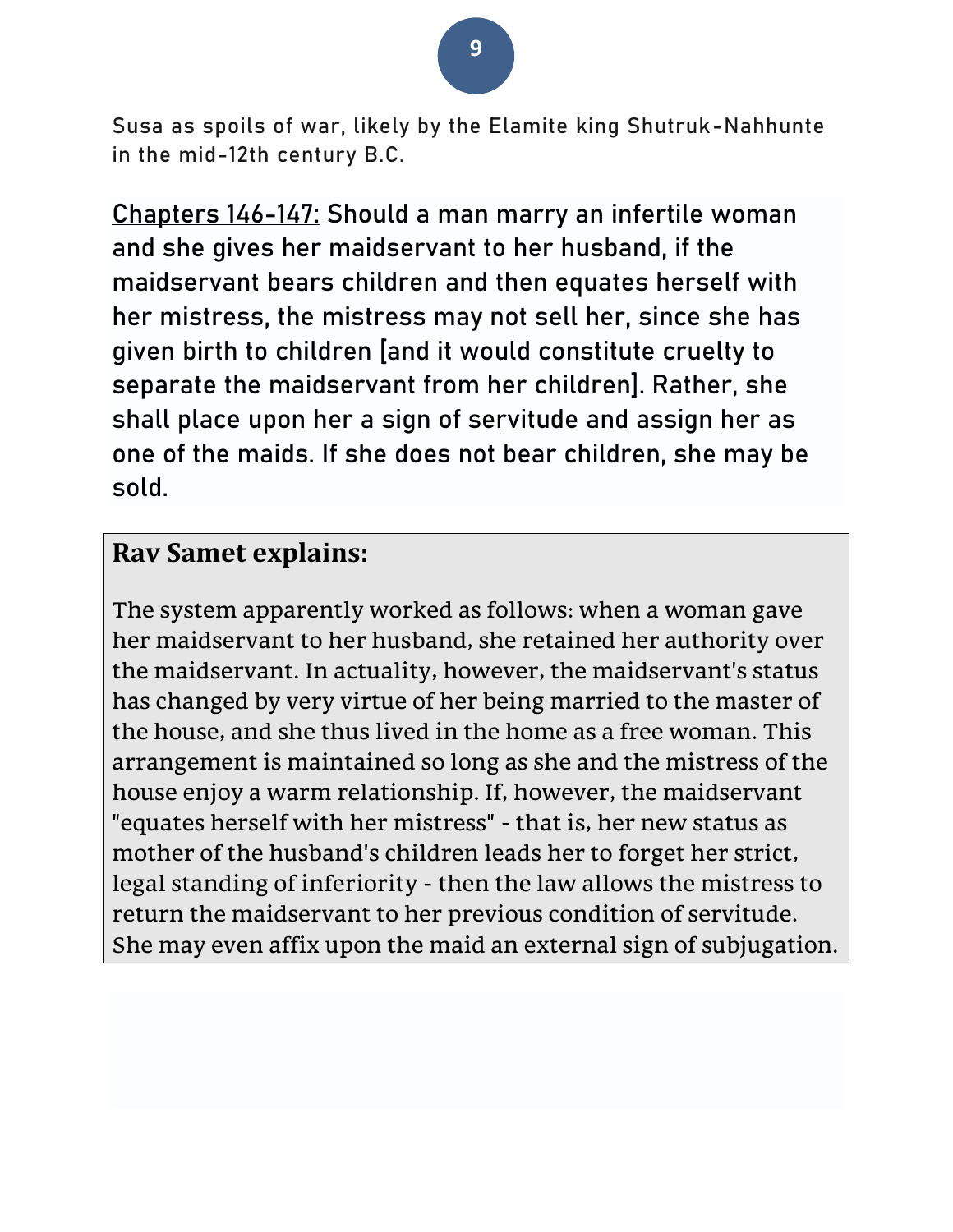

### Source 8: Mishlei/Proverbs Ch. 30

ּתַּחַת שָלוֹש רָגְזָה אֶרֶץ וְתַחַת אַרְבַּע לֹא־תוּכַל שְׂאָת:

The earth shudders at three things, At four which it cannot bear:

ּתְּחַת־עֶבֶד כִּי יִמְלֹוֶךְ וְۢנָבָל כִּי יְשִׂבְע־לָחֶם:

A slave who becomes king; A scoundrel sated with food;

תַּחַת שְׂנוּאָה כִּי תִבָּעֵל וְשִׁפְחָה כִּי־תִירַשׁ גִּבְרְתָּהּ: (פ)

A loathsome woman who gets married; A slave-girl who supplants her mistress.

### Source 9: Metzudat David

ושפחה .הרביעית היא כאשר שפחה יורשת ממשלת גברתה ותשוב גברתה משרתת לה ובעבור פחיתת מעלתה וסכלות דעתה לא תשכיל לכבד את מי הראוי לכבוד ויתרבה החרדה עד למאוד

### Source 10: Radak

**ותקל גבירתה**, חשבה כי מאחר שזרע אברהם יהיה ממנה, כי היא תהיה גבירה, ולא היתה חוששת למצות שרי גבירתה לאשר תצוה:

She thought that whereas Avraham's offspring will be from her, she will become the mistress; she thus disregarded the commandments of her mistress, Sarah.

See the change of terminology regarding Hagar in verse 4 (above)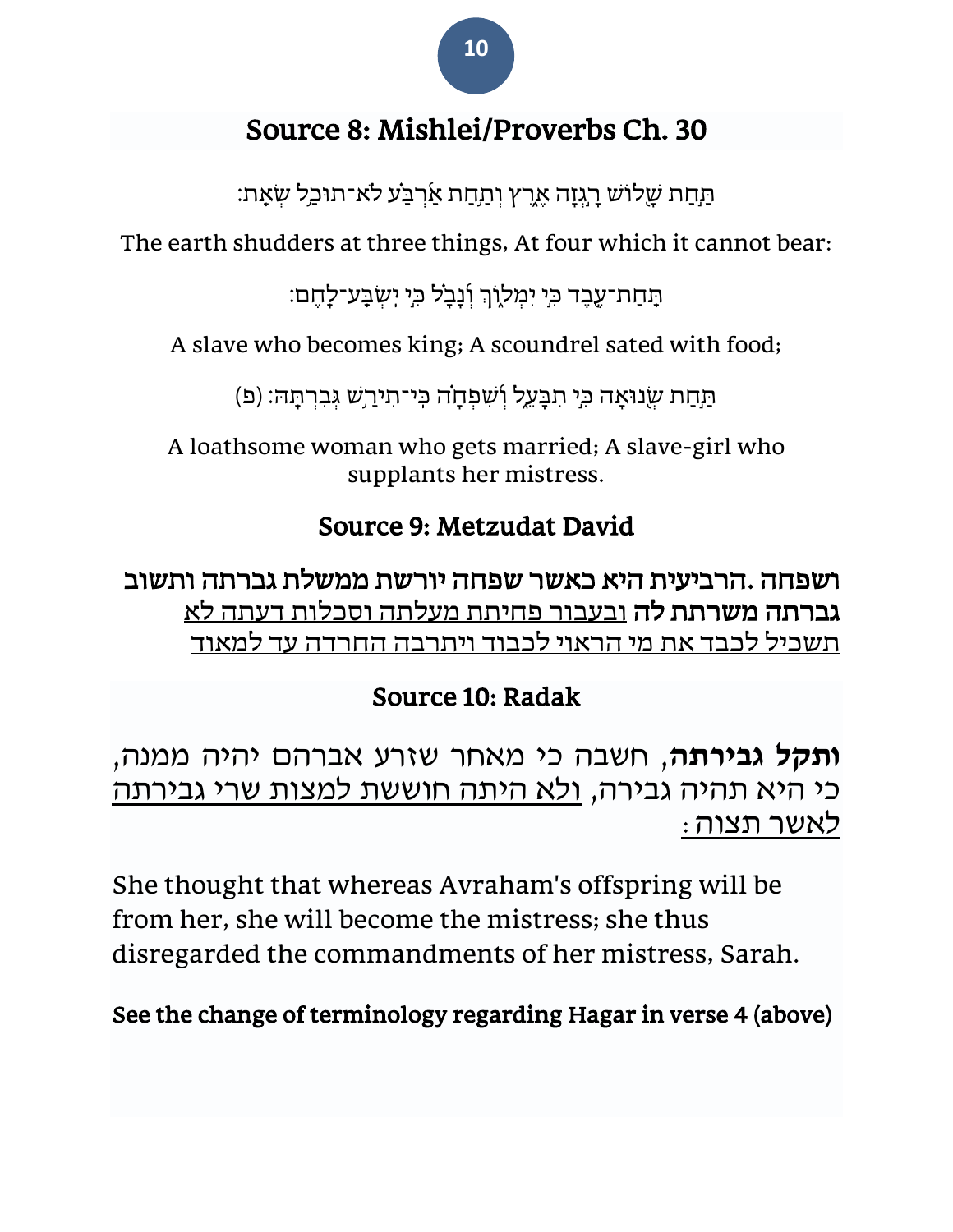### What then, should we make of Avraham's reaction?

**ו**יֹאמֶר אַבְרָם אֶל-שָׂרֵי, הִנֵּה (**6 But Abram said unto Sarai:** 'Behold, עְפְחָתֵךְ בְּיָדֵךְ--עֲשִׂי-לָה, הַטּוֹב thy maid is in thy hand; do to her that בְעֵיכְרָ<del>ּיִ</del> which is good in thine eyes.'

### **Now, to a discussion of the literal meaning of the pasuk:**

**ו** וַי ֹאמֶׁ ר אַ בְ רָׂ ם אֶׁ ל-שָׂ רַ י, הִ נֵה ּשִׁפְּחָתֵךְ בְּיָדֵדְ--עֲשִׂי-לָה, הַטּוֹב בְ עֵ ינָׂיְִך; **וַתְ עַ נֶהָ שָ רַ י, וַתִׁ בְ רַ ח מִׁ פָנֶיהָ .** 

6 But Abram said unto Sarai: 'Behold, thy maid is in thy hand; do to her that which is good in thine eyes.' And Sarai dealt harshly with her, and she fled from her face.

See the earlier explanation of Radak, both in terms of what this term means and also his evaluation of Sarah's overall behavior

#### Rethinking the meaning of the pasuk

### **Source 11: Haketav V'hakabala on Ramban:**

**לשון ענוי מצאנוהו גם על חסרון דבר שהיה רגיל בו, כמו**: 'לענות נפשי (במדבר לא, יד), שאינו כי אם למנוע מאכילת בשר ושתיית יין, 'אם תענה את בנותי' (בראשית לא, נ), להעדר תשמיש, יעד מתי מאנת לענות מפני' (שמות י, ג), להיות נכנע לשמוע את המצוה עליו. וזהו שענתה שרי שלא תתרומם נגד גברתה, אבל תתנהג בהכנעה, לשמוע את אשר תצוה עליה, כחיוב שפחה אל גברתה .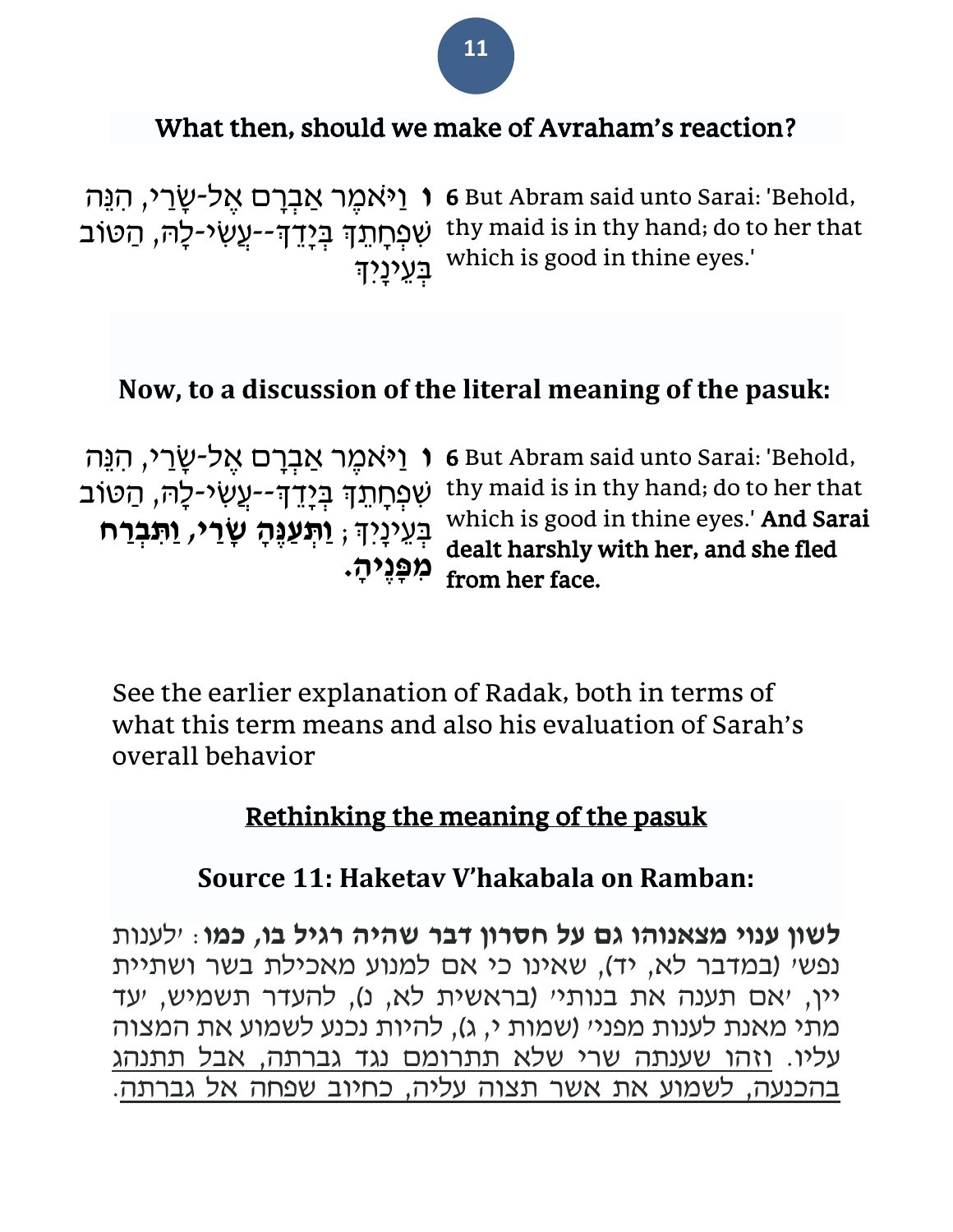ומי זה יכריח את הרמב״ן לפרש ענוי זה כמו: ילמען ענותו בסבלותם' (שמות א, י), יענו בכבל רגלו' (תהלים קה, יח), ולהאשים את שרה אמנו.

### Source 12: Bamidbar 30:14

### **ָבָל־נֶדֶר וְכָל־שְׁבָעֲת אִסֶּר לְעַנְּת נֵפֶשׁ** אִישָרוּ יְקִימֶנוּ וְאִישָרוּ יפרִנוּ:

Every vow and every sworn obligation of self-denial may be upheld by her husband or annulled by her husband.

### Source 13: Shemot 1:3

וַיָּבֹא מֹשֶׁה וְאַהֲרֹן אֶל־פַּרְעֹה וַיֹּאמְרְוּ אֵלָיו כְּה־אָמַר יְהוָה אֱלֹהֵיִ הַעִּבְרֹים **עַד־מָתַי מֵאַנְתָ לֵעֲנֹת מִפָּנֵי** שַׁלַַח עַמְּיָ וְיָעַבְדָנִי:

So Moses and Aaron went to Pharaoh and said to him, "Thus says the LORD, the God of the Hebrews, 'How long will you refuse to humble yourself before Me? Let My people go that they may worship Me.

### Source 14: Rabbeinu Chananel on the story

חמסי עליך .כי החמס כסה הכתוב והמלאך גלה אותו וענין חמסי כי שרה היתה משתעבדת בהגר והיתה כפופה אליה ואברהם אמר ל ה כי הוא עון פלילי לענותה ומנעה עצמה מלהשתעבד בה ועתה נתאמרה אליה ועל כן אמרה ישפוט אם כדברי שאני משתעבדת או כדבריך ועל זה נקוד כי אין המשפט נאמר להרע לו

 words the of meaning the ,ותאמר שרי אל אברם חמסי עליך עליך חמסי is revealed when the angel tells Hagar to go back to Sarai her mistress and to submit to her oppression (16,9). The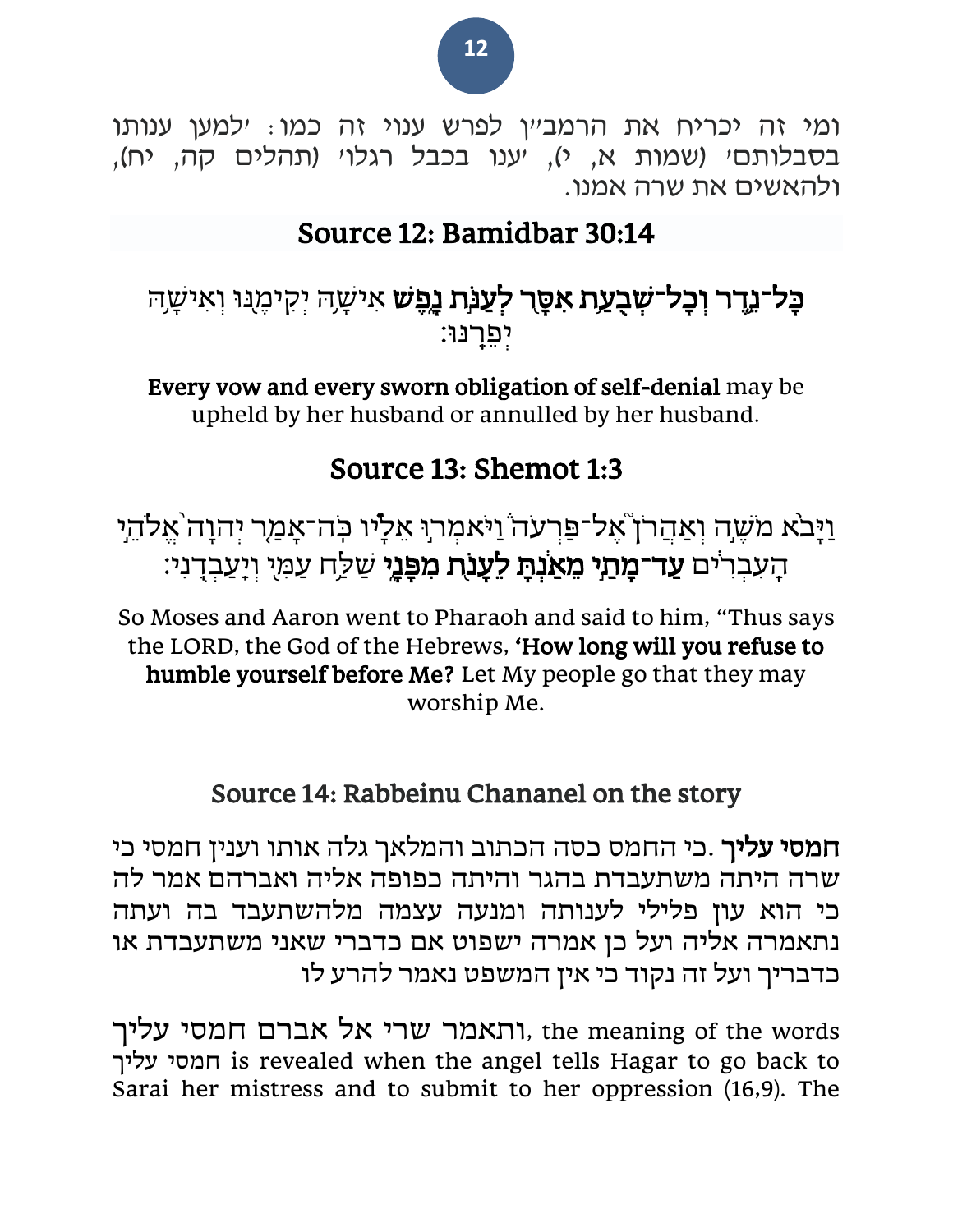Torah, at this stage, had covered up the change in Sarah's attitude toward Hagar. Sarai had become completely dependent on Hagar as a result of her having become pregnant. Previously, in the mistress-maid relationship it was the maid who had been dependent on her mistress. Avram had accused her of committing a criminal act by oppressing Hagar. By refusing her services as a maid, Hagar was further encouraged to treat her mistress as her inferior. As a result, Sarai now challenged Avram, blaming him for her reduction in status. She therefore demanded that G'd Himself intervene to show that it was really His will that she now be subordinate to Hagar. This is the reason for the dot on the word וביניך. The point is that Sarai did not want such Divine judgment to cause Avram harm.

| ַיַּאמַר, הַגַּר שִׁפְחַת שַׂרַי אֵי<br>N<br>ּמִזֶּה בָאת--וְאָנָה תֵלֵכִי;<br>וַתאמֶר-- <b>מִפְּגֵי שַׂרֵי גִּבְרִתְּי,</b><br>אנכי ברחת. | 8 And he said: 'Hagar, Sarai's handmaid,<br>whence camest thou? and whither goest<br>thou?' And she said: 'I flee from the face<br>of my mistress Sarai.'                                     |
|--------------------------------------------------------------------------------------------------------------------------------------------|-----------------------------------------------------------------------------------------------------------------------------------------------------------------------------------------------|
| וַיּאמֶר לָה מַלְאַד יִהוָה, <b>שׁוּבִי</b><br>V<br>אֶל-גְּבִרְתֵּךָ, וְהִתְעֲנִי, תַּחַת<br>ידיה.                                         | <b>9</b> And the angel of the LORD said unto<br>her: 'Return to thy mistress, and submit<br>thyself under her hands.'                                                                         |
| וַיֹּאמֵר לָה מַלְאַךְ יִהוָה, הַרְבָּה<br>$\blacktriangledown$<br>אַרְבֶּה אֶת-זַרְעֵךָ, וִלֹא יִסָפֵר,                                   | 10 And the angel of the LORD said unto<br>her: 'I will greatly multiply thy seed, that<br>it shall not be numbered for multitude.                                                             |
| <b>יא</b> וַיּאמֵר לָהּ מַלְאַדְ יִהוָה, הִנָּדְ<br>הָרָה וְיֹלַדְתְּ בֵּן, וְקָרָאת שְׁמוֹ<br>יִשְׁמַעֲאל, כִּי-שָׁמַע יִהוַה אַל-        | 11 And the angel of the LORD said unto<br>her: 'Behold, thou art with child, and<br>shalt bear a son; and thou shalt call his<br>name Ishmael, because the LORD hath<br>heard thy affliction. |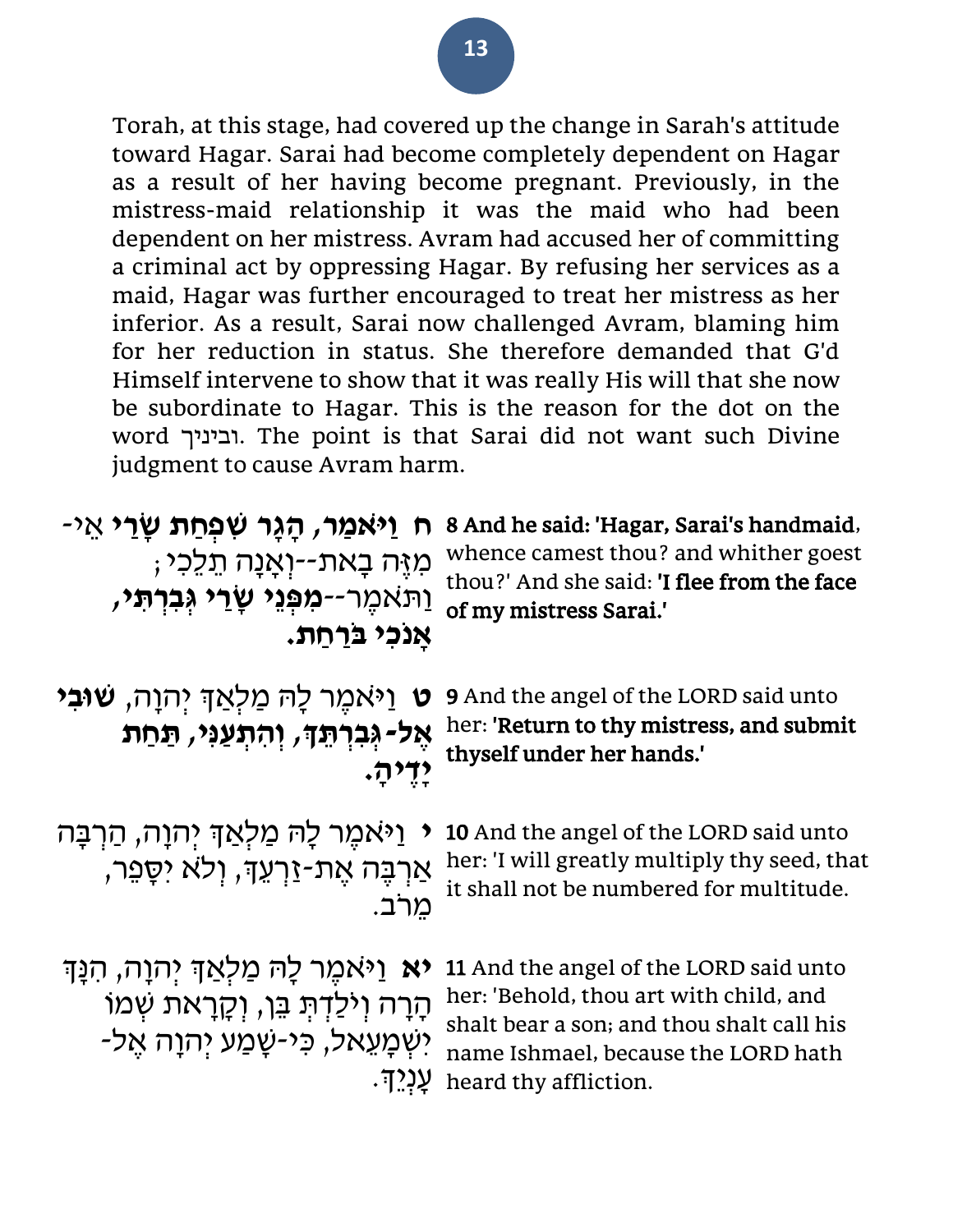#### Source 15: Rav Samet

"הגר שפחת שרי" - פונה אליה מלאך ה': 'זה מעמדך הצודק והחוקי, ואם כן': "אי מזה באת ואנה תלכי" - רש"י פירש כפי שהוא מפרש בכל מקום במקרא שה' או מלאכו שואלים שאלה מעין זו: "יודע היה, אלא ליתן לה פתח ליכנס עמה בדברים". ועל כך יש להוסיף: שאלת ה' הזו, הניצבת בפתח שיחה עם האדם, רומזת תמיד לתביעה האלוהית מן האדם שעליה תיסוב השיחה בהמשך )כך בשאלת ה' את האדם "איכה", ובשאלת ה' את קין "אי הבל אחיך", וכן בכל מקום דומה במקרא). משלא קלט האדם את התוכחה הנסתרת הרמוזה בשאלה, ייאמרו לו הדברים במפורש בהמשך השיחה. וכך גם במקומנו: 'הרי שפחת שרי את, ואצל גברתך מקומך, ומדוע אינך שם? בורחת את, אולם': "אי מזה באת" - "הביטי וראי מאיזה מקום נסעת, כי היית במקום קדוש ובבית צדיקים" )ספורנו(, "ואנה תלכי" - 'אל המדבר השומם, ללא כל מטרה. וכי נשתבשה דעתך.'?

"Hagar, Sarah's maidservant - this is your proper, legal status, and therefore, "where have you come from, and where are you going?" Consistent with his general approach to questions like these from God and His angels, Rashi explains that the angel clearly knew the answers, but "gave her an opening to begin speaking with her." To this, we may add that this type of question invariably introduces some rebuke on the part of God to the questioned party. (God asks Adam, "Where are you?" and challenges Kayin, "Where is your brother Hevel?") Here, too, the angel accuses Hagar: Why are you here? Why are you not serving your master? "Look from what kind of place you left - you were in a sacred location, in the home of the righteous!" (Seforno). Where are you going - to the desert, a barren wilderness?

"מפני שרי גברתי" - 'הנוהגת בי כגברת בשפחתה, לאחר שהייתי חופשייה ממנה', "אנכי ברחת" - 'משום שאינני יכולה לשאת את החזרה למעמדי כשפחה'. ושים לב: אין הגר מנמקת את בריחתה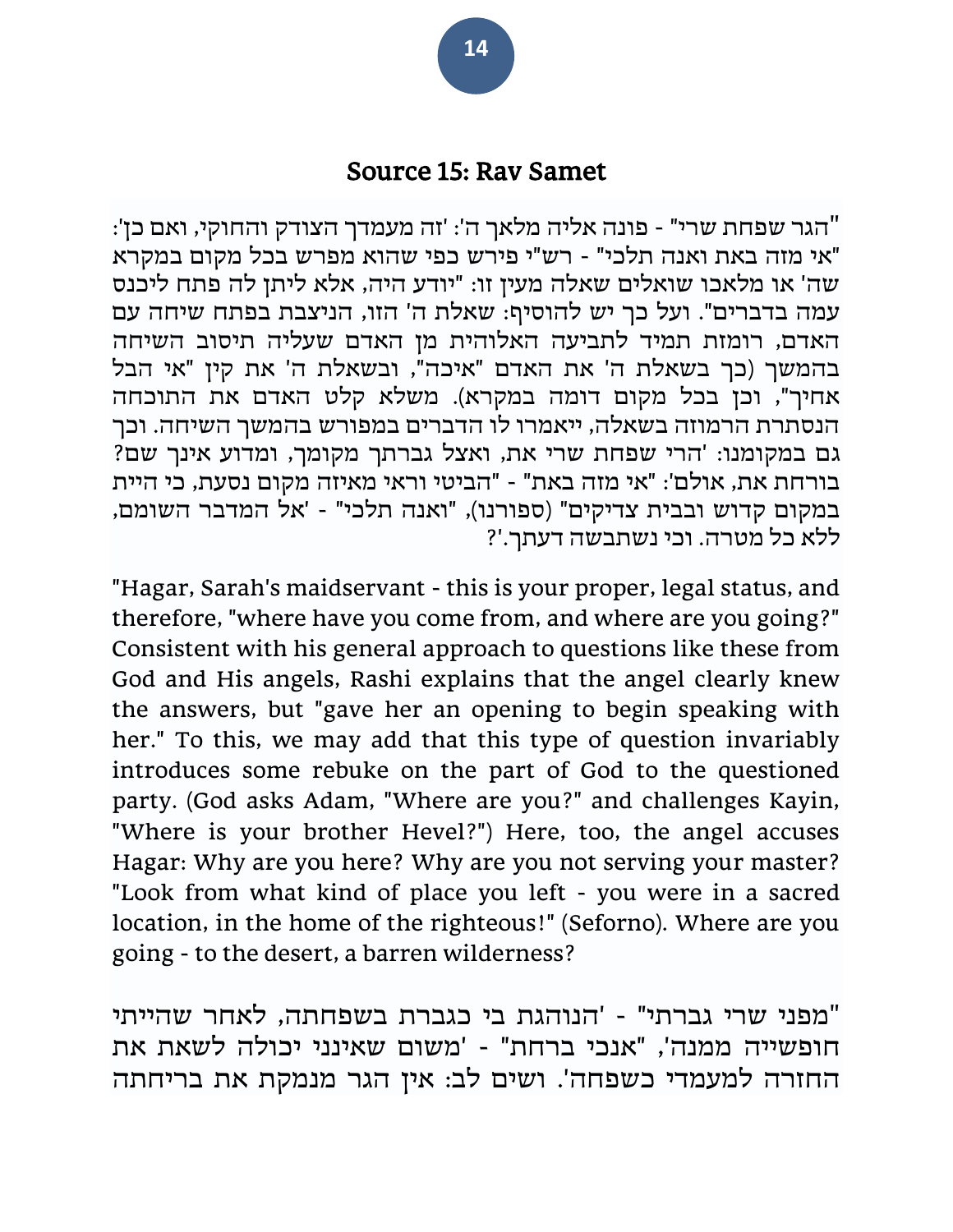במעשים כל שהם שעשתה לה שרי, אלא בעצם היות שרי "גברתה" של הגר.

Hagar answers, "From my mistress Sarah," who has once again enslaved me, after I had already achieved my freedom, "I am running away," as I cannot tolerate my indentured status any longer. Significantly, Hagar doesn't relate to the angel any incident of mistreatment; she bases her decision to flee on the very fact that Sarah has again become her mistress.

"שובי אל גברתך והתעני תחת ידיה" - דברים אלה קשים מאוד לפירוש רד"ק ורמב"ן: אם "חטאה אמנו בעינוי הזה", ומשמעו של העינוי הוא "כי עבדה בה בפרך, ואפשר שהייתה מכה אותה ומקללת אותה", כיצד זה שולח מלאך ה' את הגר בחזרה אל המשך העוול והדיכוי? הרי בכך הוא נותן להם לגיטימציה! לפי פירושם היינו מצפים לדברים אחרים שיאמר להגר: 'שובי אל אברם אישך, ואני אצילך מעינוייה של שרי.'

The angel then orders, "Go back to your mistress, and submit to her harsh treatment." This verse calls into question the approach of the Ramban and Radak, who understand this "harsh treatment" as actual torment and thus conclude that Sarah sinned in this regard. If she indeed burdened her maid with slave labor, beat her and tormented her, then how and why does God's angel order Hagar's restoration to this state of unethical maltreatment? Would God's angel sanction or legitimize such cruelty?

אולם לפי הביאור שהוצע בעיוננו, אין 'עינוייה' של הגר אלא השבתה למעמדה כשפחת שרי, כדת וכדין. לכך אפוא מתכוון גם המלאך באמרו "והתעני תחת ידיה" - 'קבלי על עצמך להיות שפחתה'. נמצא כי בדבריו אלו הצדיק מלאך ה' את שרי, ותבע מהגר לנהוג כדין ולשוב אל מעמדה החוקי. ואכן, רבנו חננאל, שדבריו